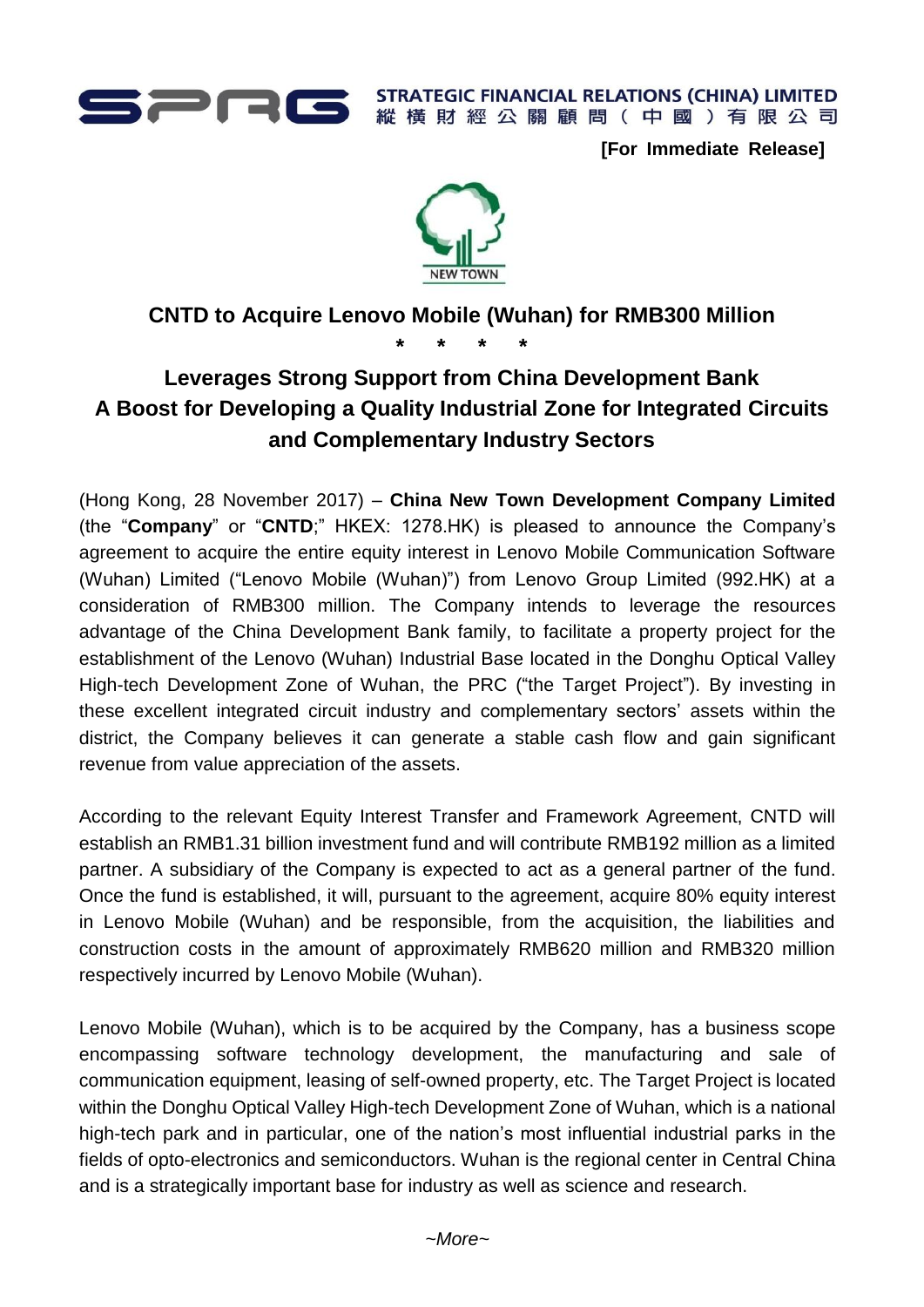After successfully acquiring the Target Project and completing its development, CNTD intends to consolidate the strategic resources of China Development Bank Corporation and introduce top-notch enterprises mainly from the integrated circuit and complementary sectors into the project, ensuring the solid ramp-up of the Target Project. The Company would also leverage the investment capabilities of various business segments within the China Development Bank Corporation aiming to attract enterprises with expansion and upgrade needs to move into the Target Project, thereby ensuring the quality of potential tenants of the project, to increase rental yield, and to create maximum shareholder value.

At the same time, with a strategy of developing headquarters property projects targeting first the integrated circuit industry and complementary sectors using its own and China Development Bank's resources, the Company has explored and built up a reserve of such projects in first- and second-tier cities across China. the Company will draw on the collective investment capability of all business arms of China Development Bank to attract local enterprises ready to expand and upgrade the project in order to enhance its operational efficiency and revenue.

As an important step made by CNTD in pursuing development in the Integrated Circuit Industry Park, the acquisition will give the Company a solid foundation to grow in the Industry Park.

*-End~*